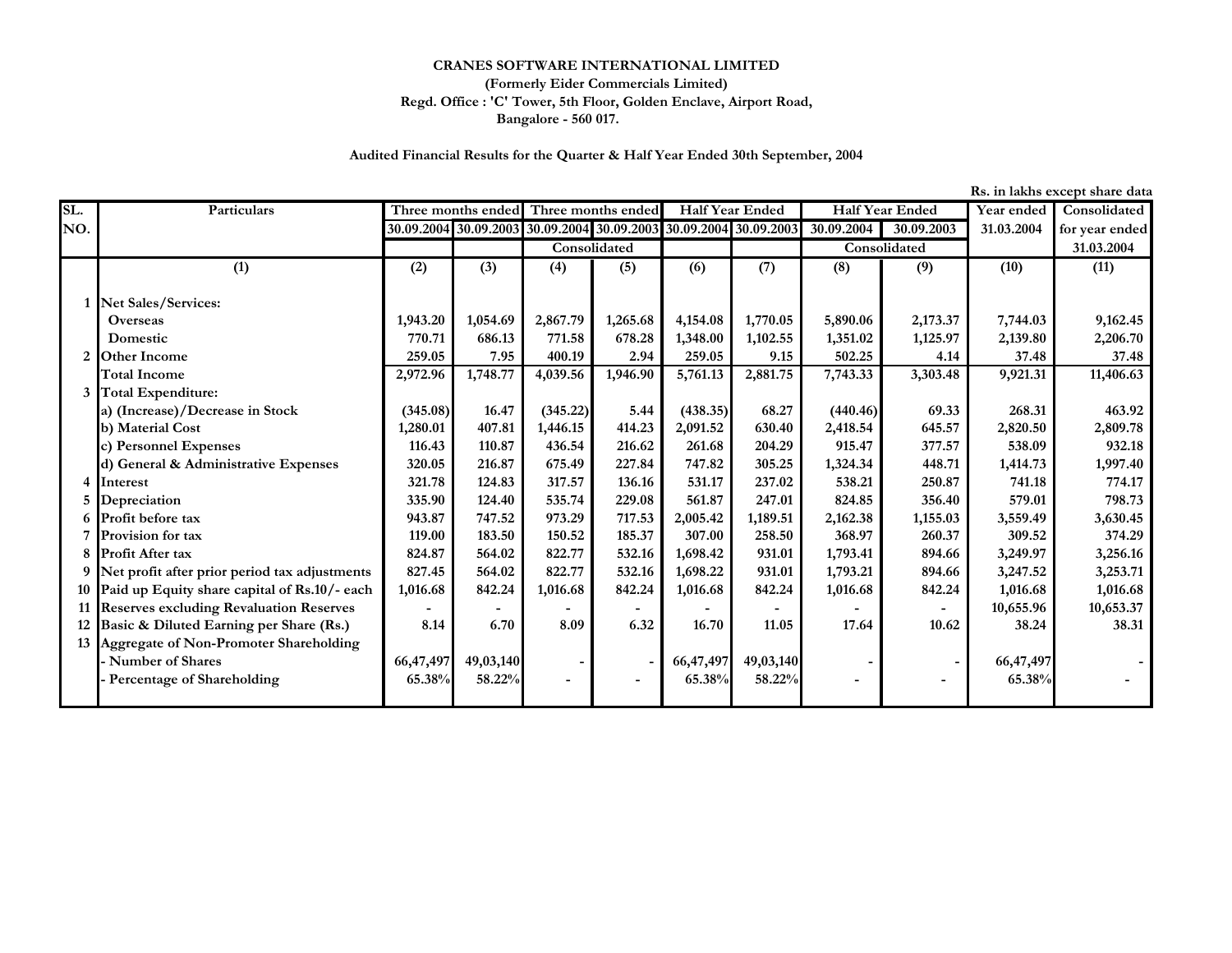**Segment-wise Revenue, Results & Capital Employed**

| Sl.No. |                                                                   |            | <b>Quarter Ended</b> | <b>Half Year Ended</b> |            | Year<br>ended |
|--------|-------------------------------------------------------------------|------------|----------------------|------------------------|------------|---------------|
|        | Particulars                                                       | 30.09.2004 | 30.09.2003           | 30.09.2004             | 30.09.2003 | 31.03.2004    |
|        | 1 Segment Revenue:                                                |            |                      |                        |            |               |
|        | a) Product Division                                               | 2,512.33   | 1,502.21             | 5,249.24               | 2,528.41   | 9,576.86      |
|        | b) Training Division                                              | 201.58     | 238.61               | 252.84                 | 344.19     | 306.97        |
|        | Total                                                             | 2,713.91   | 1,740.82             | 5,502.08               | 2,872.60   | 9,883.83      |
|        | Less : Inter segment Revenue                                      |            |                      |                        |            |               |
|        | <b>Net Sales</b>                                                  | 2,713.91   | 1,740.82             | 5,502.08               | 2,872.60   | 9,883.83      |
|        | Add: Other unallocable Income                                     | 259.05     | 7.95                 | 259.05                 | 9.15       | 37.48         |
|        | <b>Total Income</b>                                               | 2,972.96   | 1,748.77             | 5,761.13               | 2,881.75   | 9,921.31      |
|        | 2 Segment Results                                                 |            |                      |                        |            |               |
|        | $(Profit(+) / Loss(-) before tax and interest from each segment)$ |            |                      |                        |            |               |
|        | a) Product Division                                               | 1,140.14   | 760.37               | 2,393.27               | 1,263.69   | 4,163.09      |
|        | b) Training Division                                              | 125.51     | 111.98               | 143.32                 | 162.84     | 137.58        |
|        | Total                                                             | 1,265.65   | 872.35               | 2,536.59               | 1,426.53   | 4,300.67      |
|        | Less : i) Interest                                                | 321.78     | 124.83               | 531.17                 | 237.02     | 741.18        |
|        | ii) Other unallocable expenditure net off<br>unallocable income   |            |                      |                        |            |               |
|        | Total profit before tax                                           | 943.87     | 747.52               | 2,005.42               | 1,189.51   | 3,559.49      |
|        | 3 Capital Employed (Segment assets-Segment Liabilities)           |            |                      |                        |            |               |
|        | a) Product Division                                               | 17,387.65  | 4,077.52             | 17,387.65              | 4,077.52   | 13,956.27     |
|        | b) Training Division                                              | 837.51     | 256.42               | 837.51                 | 256.42     | 447.29        |
|        | Total                                                             | 18,225.16  | 4,333.94             | 18,225.16              | 4,333.94   | 14,403.56     |
|        |                                                                   |            |                      |                        |            |               |

**Rs. in lakhs**